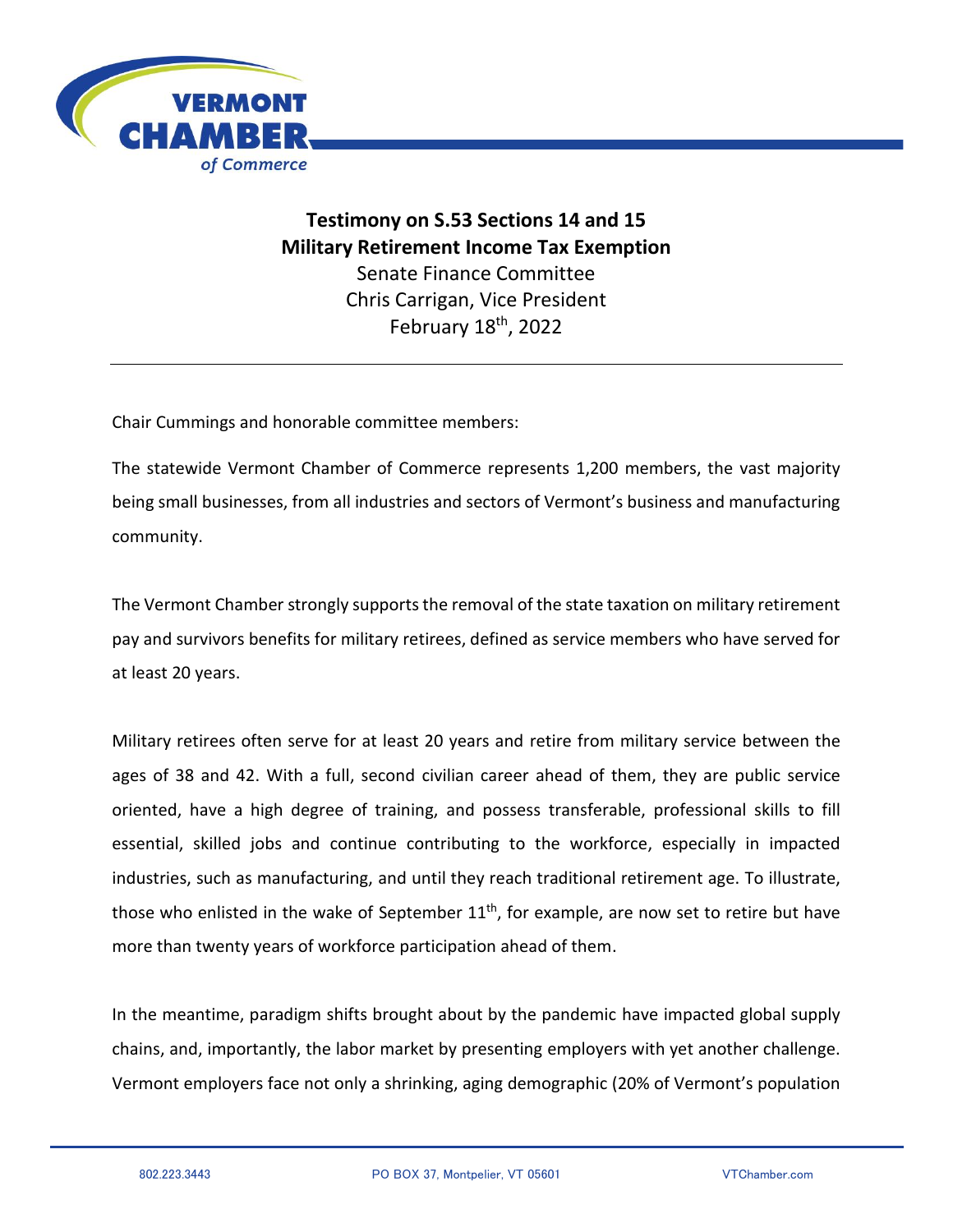is over the age of  $65$ <sup> $\text{I}$ </sup> and declining school enrollments, but also face severe worker shortages, accentuated by the "Great Reshuffle, Resignation, and Retirement." The Vermont Futures Project identified that Vermont needed **10,000** workers in the labor force before the pandemic. That number has certainly increased as we now have **23,000** job openings as highlighted by Vermont Governor Scott in his Annual Budget Address.

Adding to the challenge, Vermont is currently one of only three states (CA, VT, VA) that fully tax military retirement pay, and, in doing so, discourages military retirees and the next future generation of active-duty military set to retire from moving to Vermont upon conclusion of their service. It also incentivizes military retirees and active-duty military approaching retirement to leave Vermont for states that don't tax military pensions. According to the Vermont Legislative Joint Fiscal Office, and, over the past 15 years, on average, only 36 new retirees were added annually to Vermont's list of retirees."<sup>ii</sup> This number could and should be much higher to help address Vermont's severe workforce labor shortage.

As we work to recruit more people to the state of Vermont and make Vermont attractive to all new residents, we also need to do so in a way that welcomes all people. 43% of the U.S. Military is Black and Indigenous People of Color (BIPOC). Fewer than 6% of Vermonters are people of color. The Vermont Chamber believes incentivizing military retirees to either stay or move to Vermont would increase the diversity of our population and communities while also strengthening our workforce and helping to address and mitigate Vermont's severe workforce labor shortage.

## **Conclusion:**

In closing, the Vermont Chamber supports fully exempting military pensions and survivors benefits for military retirees for workforce recruitment, retention, diversity, military service recognition, and to make Vermont more attractive and competitive with other states. As